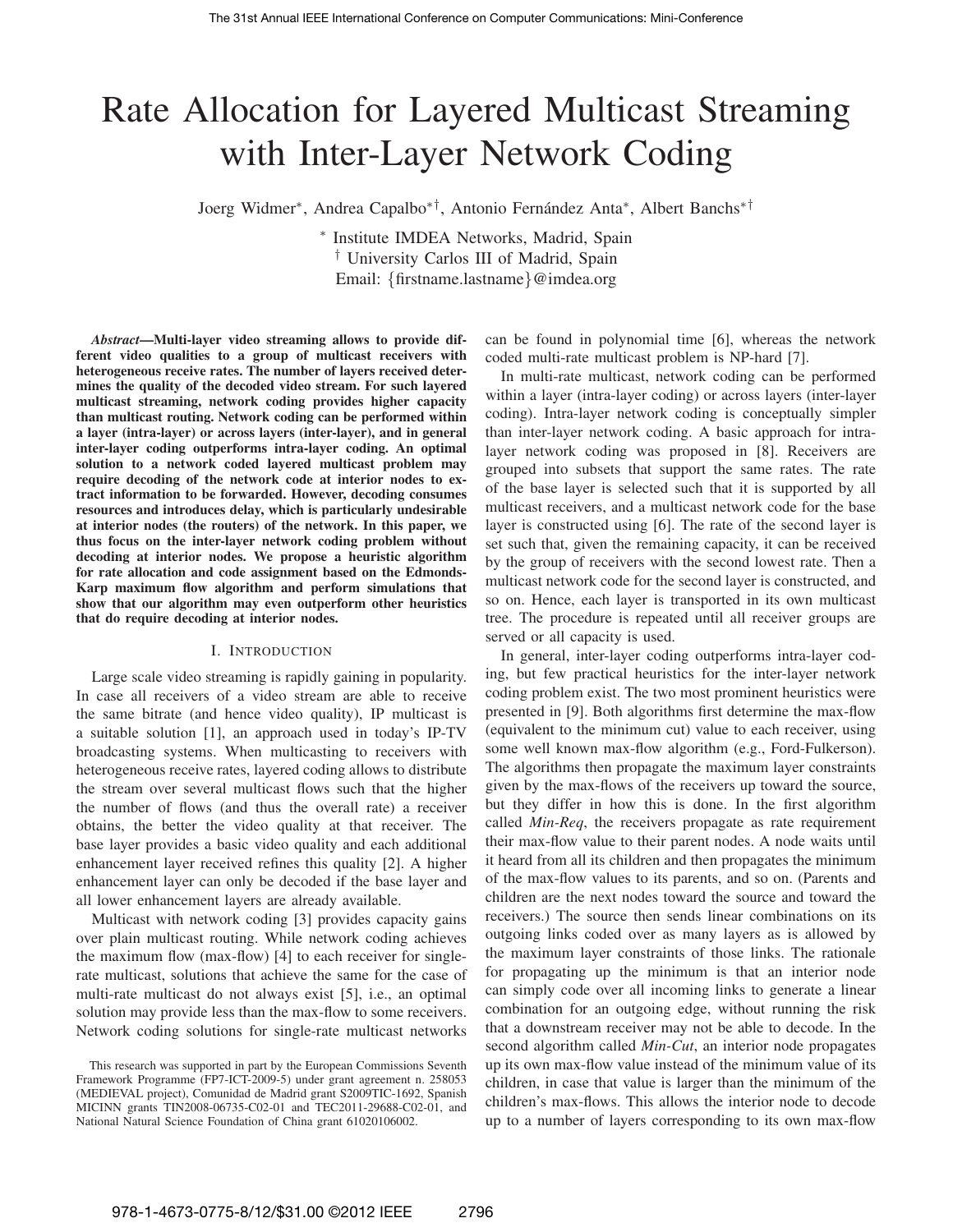value. The decoded layers can then be recombined to serve linear combinations coded over different numbers of layers to different children in contrast to the first algorithm.

While both algorithms are simple and can be implemented in a distributed manner, they have some disadvantages. The *Min-Req* algorithm does not require decoding at interior nodes but since it propagates minimum max-flow values, its performance in topologies where receivers have heterogeneous max-flow values may be low. The *Min-Cut* algorithm fares better in such topologies as long as some of the interior nodes have sufficiently high max-flow values, but does require decoding at interior nodes. Decoding involves computationally heavy Gaussian elimination and storing data in its entirety before decoding is possible. The resulting complexity and delay are particularly undesirable at interior nodes (the routers) of the network, where processing overhead is one of the main bottlenecks. Furthermore, both algorithms transport traffic on *all* upstream edges of the receivers, independent of whether they are needed for the multicast or not. This not only enforces lower layers on edges where higher layers could be transported but, more importantly, wastes capacity and thus may prohibit their use in networks where links are shared with other flows.

In this paper, we focus on the *inter-layer network coding problem without decoding at interior nodes*. We propose a heuristic solution of polynomial complexity that is based on the Edmonds-Karp max-flow algorithm. Instead of propagating traffic along all the links of the network, each receiver runs modified version of Edmonds-Karp max-flow algorithm to find up to a number of paths that correspond to the max-flow from to the source to the receiver. Paths have layer constraints so that information carried on those paths is not coded over more layers than can be decoded at downstream receivers. While paths are node disjoint on a per-receiver basis, paths of different receivers can overlap, as long as the layer constraints of the involved receivers are compatible. Network coding (but no decoding) is required at interior nodes where paths merge. We analyze the performance of our algorithm through simulations and show that it outperforms other heuristics that do not require decoding at interior nodes, and in many cases even reaches similar or better performance than algorithms that do require decoding at interior nodes. At the same time, our algorithm uses far fewer network resources.

## II. ALGORITHM

We consider single-source multicast on a directed acyclic graph  $G(V, E)$  with nodes V and edges E. We denote the source node by  $s \in V$ , and the set of receivers by  $T =$  $\{t_1, t_2, \ldots, t_r\} \subset V$ . Further, let  $In(v)$  be the set of incoming edges of node v and  $Out(v)$  be set of outgoing edges of node  $v$ . The source multicasts a stream of up to  $k$  layers,  $L_1, \ldots, L_k$ . Due to the properties of the layered coding, layer  $L_l$  is only useful to a receiver, if the receiver also receives layers  $L_1, \ldots, L_{l-1}$ . Let  $y(u, v) = \sum_{j=1}^{l} g_j L_j$  denote the coded layer combination that is sent on edge  $(u, v)$  with coding coefficients  $g_j$ . We have that  $y(u, v) \in \langle \bigcup_{(w, u) \in In(u)} y(w, u) \rangle$   $\forall u \in V \setminus T \setminus \{s\}$  where  $\langle Y \rangle$  denotes the linear subspace spanned by the set of vectors Y.

For simplicity of exposition, we assume that edges have unit capacity and layers have unit rate, as in [9]. Since our algorithm is directly based on the Edmonds-Karp max-flow algorithm, it is straightforward to extend it to non-unitary edge capacities and non-unitary layer rates.

The problem under consideration is to maximize the sum of the receive rates of all receivers, under a max-min fairness constraint. A given allocation is max-min fair if it is not possible to increase the number of layers received by any receiver  $t_i$ , without reducing the number of layers of another receiver  $t_j$  to less than that of receiver  $t_i$ . In a connected graph with unit capacity edges as in our model, this ensures that each receiver is at least able to receive the base layer  $L_1$ . In our model, the source sends data of a layer always combined with data from all lower layers.

Our heuristic first determines the max-flow from the source to each receiver using the Edmonds-Karp algorithm. It then processes the receivers in ascending order of their max-flow values. This ensures that capacity is first allocated to receivers with low max-flows. The assignment is closely related to the notion of max-min fairness. For the assignment of layers to flows, we design a modified multi-layer version of the Edmonds-Karp maximum flow algorithm called *MultiLayer-MaxFlow*. The algorithm in turn uses a layer constrained version of breadth first search *LayeredBFS*. *LayeredBFS* tries to find one additional edge disjoint path with specific layer constraints for the current receiver. We first present the pseudocode and then give an example of the algorithm.

## *A. Algorithm Pseudocode*

For simplicity we describe the algorithm as a centralized algorithm, but its distributed implementation is straightforward.

*1) LayerAssignment (Fig. 1):* The algorithm executes *MultiLayer-MaxFlow* for each receiver in ascending order of max-flows. *MultiLayer-MaxFlow* returns the set of the ith receiver's flow allocation  $F_i$  on edge disjoints paths, as well as the set of maximum layer constraints  $M_i$  that ensure decodability of the information received through these paths. With these, the global flow allocation  $F$  and maximum layer constraints M are updated (Lines 11-12).

*2) MultiLayer-MaxFlow (Fig. 2):* The algorithm tries to find paths from source  $s$  to receiver  $t$  that allow the receiver to decode the maximum number of layers  $\ell_{max}$ , given the existing flow assignments (starting with  $\ell_{max} = maxFlow(t)$ ). This requires finding  $\ell_{max}$  edge-disjoint paths that deliver linear combinations of the first  $\ell_{max}$  layers. To ensure linear independence, a receiver may receive at most  $l$  combinations coded over the first l layers,  $1 \le l \le \ell_{max}$ . This implies the following minimum layer constraints for the linear combinations  $y_1, \ldots, y_{\ell_{max}}$ :

$$
y_{\ell_{min}} = \sum_{j=1}^{\ell} g_j L_j, \ \ell_{min} = 1, \ldots, \ell_{max}, \ \ell \in [\ell_{min}, \ell_{max}] \ \ (1)
$$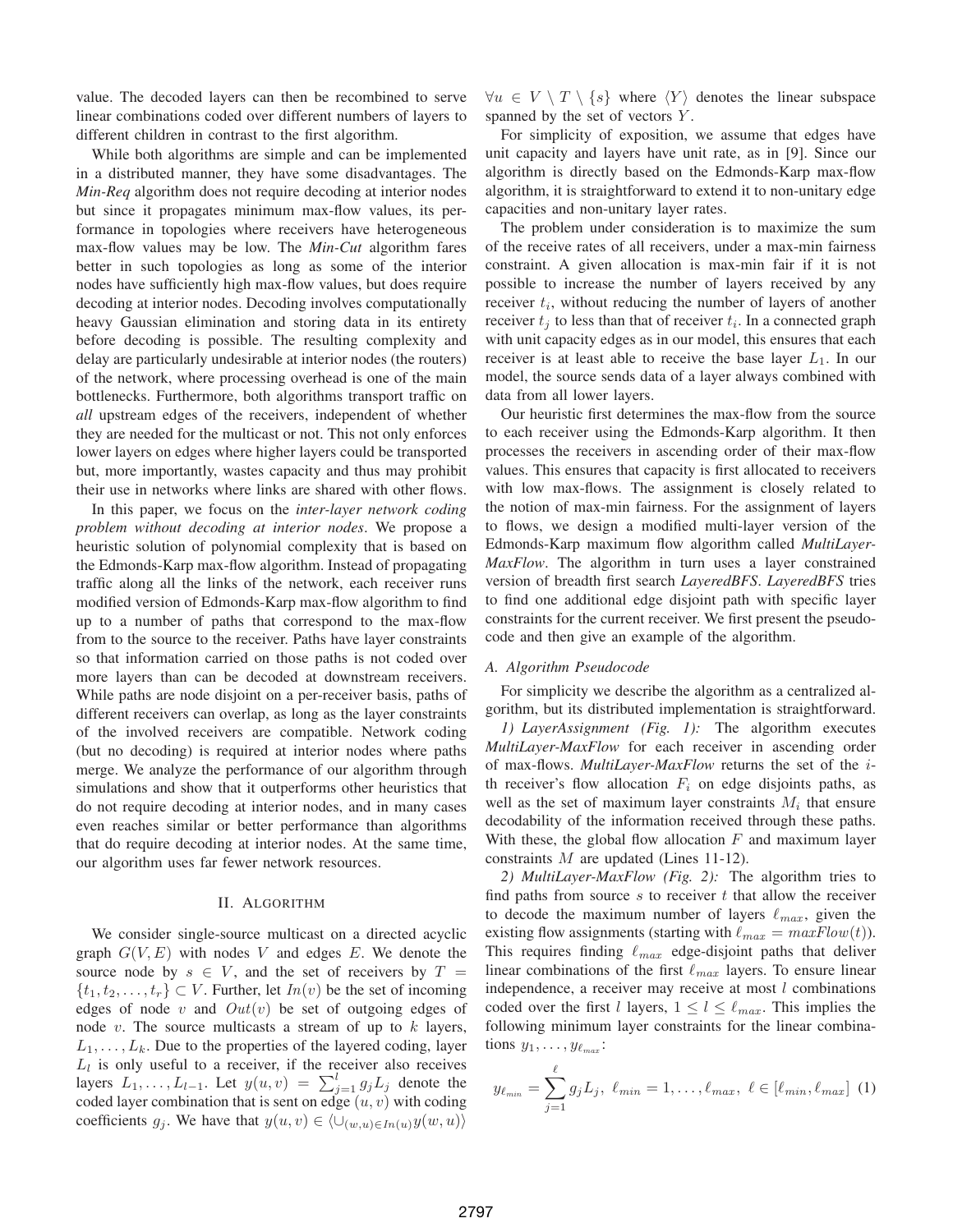1 **algorithm**  $LayerAssignment(G, s, T)$ 2  $\forall (u, v) \in E : F((u, v)) \leftarrow 0, M((u, v)) \leftarrow \infty$ 3 for each  $t_i \in T$ 4 |  $maxFlow(t_i) \leftarrow EdmondsKarp(s, t_i)$ <br>5 **end for** 5 end for 6 for  $m \leftarrow 1$  to  $\max_{t_i \in T} maxFlow(t_i)$ 7 | for each  $t_i$  such that  $maxFlow(t_i) = m$ 8 |  $(F_i, M_i) \leftarrow \text{MultiLayer-MaxFlow}(s, t_i)$ <br>9 | end for  $9 \mid$  end for<br>10 | for each for each  $(u, v) \in E$  such that  $M_i((u, v)) < \infty$ 11 |  $F((u, v)) \leftarrow \max\{F((u, v)), F_i((u, v))\}$  $12 \quad | \quad | \quad M((u, v)) \leftarrow \min\{M((u, v)), M_i((u, v))\}$ 13 | end for

14 end for

#### Fig. 1. Layer assignment algorithm

```
1 procedure MultiLayer-MaxFlow(s, t)<br>2 for \ell_{max} \leftarrow maxFlow(t) down to 1
      for \ell_{max} \leftarrow maxFlow(t) down to 1
 \exists \quad | \quad \forall (u, v) \in E : F_i((u, v)) \leftarrow 0, M_i((u, v)) \leftarrow \infty4 | \ell_{min} \leftarrow \ell_{max}5 | do
 6 | | (P, found, update) \leftarrow LayeredBFS(s, t, \ell_{min}, \ell_{max})\begin{array}{ccc} 7 & | & | & \text{if } found \text{ then} \\ 8 & | & | & | & u \leftarrow s \end{array}\begin{array}{c|c|c|c|c|c} 8 & | & | & | & u \leftarrow s \\ 9 & | & | & | & \text{while} \end{array}while u \neq t10 | | | (v, \ell) \leftarrow P(u)11 | | | if update(u) then
12 | | | | \forall (u', v') upstream of u that carry a flow
13 | | | | | that contributes to (u, v):
14 | | | | M_i((u',v')) \leftarrow \min\{M_i((u',v')), \ell\}15 | | | | end if
16 | | | | if (u, v) \in Out(u) then
17 | | | | M_i((u, v)) \leftarrow \ell<br>
18 | | | | | F_i((u, v)) \leftarrow 118 | | | | F_i((u, v)) \leftarrow 1<br>
19 | | | else || reverse edge
                            else // reverse edge
20 | | | | M_i((v, u)) \leftarrow \infty21 | | | | F_i((v, u)) \leftarrow 0<br>22 | | | | end if
                            end if
23 | | | | u \leftarrow v24 | | | end while
25 | | | \ell_{min} \leftarrow \ell_{min} - 126 | | end if
27 | while (\ell_{min} \geq 1) \wedge found28 | if found then<br>29 | | return (F)return (F_i, M_i)30 | end if
31 end for
```
Fig. 2. MultiLayer-MaxFlow algorithm

When assigning flows, our algorithm first searches for a flow with  $\ell_{min} = \ell_{max}$ , then for  $\ell_{min} = \ell_{max} - 1$ , and so on. If *LayeredBFS* fails to return a layer- $\ell$  path P with  $\ell_{min} \leq \ell \leq$  $\ell_{max}$  (and thus  $found = FALSE$ ), the receiver will not be be able to decode  $\ell_{max}$  layers. In that case, *MultiLayer-MaxFlow* reduces  $\ell_{max}$  by one and all existing temporary flows  $F_i$  and maximum layer constraints  $M_i$  are removed (Lines 2-3).

Whenever *LayeredBFS* returns with a valid path,  $\ell_{min}$  is decremented and the path is backtracked from s to t.  $F_i$ and  $M_i$  are updated on all the edges of the path (Lines 16-22). In addition, nodes maintain a table that maps incoming to outgoing edges (for simplicity, this is not shown in the pseudo-code). A two-hop path segment  $(w, u), (u, v)$  creates

1 **procedure**  $LayeredBFS(s, t, \ell_{min}, \ell_{max})$ 2  $\forall v \in V : P(v) \leftarrow (\perp, \infty), \delta(v) \leftarrow \infty, update(v) \leftarrow \text{FALSE}$  $3 \quad \delta(t) \leftarrow 0;$ 4  $Q \leftarrow \emptyset$  // *priority queue*<br>5 enqueue(*Q*, (*t*,  $\delta(t)$ )) // enqueue $(Q, (t, \delta(t)))$  // *enqueue* t *with highest priority* 0 6 while  $Q \neq \emptyset$  do 7 |  $v \leftarrow \text{dequeue}(Q)$  $\begin{array}{ccc} 8 & | & \text{if } v = s \text{ then} \\ 9 & | & \text{return } (1) \end{array}$ 9 | | **return**  $(P, \text{TRUE}, \text{update})$ <br>10 | **end if** end if 11  $\vdots$   $(\cdot, \ell) \leftarrow P(v)$  $12 \quad | \quad \ell \leftarrow \min\{\ell, \ell_{max}\}\$ 13 | for each  $(u, v) \in In(v)$  such that 14 | |  $(P(u) = (\perp, \cdot)) \wedge (F_i((u, v)) = 0)$ 15 | | if  $F((u, v)) = 0$  then 16 | | |  $P(u) \leftarrow (v, \ell); \delta(u) \leftarrow \delta(v) + 1$ 17 | | enqueue $(Q, (u, \delta(u)))$ 18 | **else if**  $\ell_{min} \leq M((u, v))$ <br>19 | **if**  $\ell > M((u, v))$  the 19 | | if  $\ell \geq M((u, v))$  then<br>20 | | | |  $P(u) \leftarrow (v, M((u, v)))$  $P(u) \leftarrow (v, M((u, v))), \delta(u) \leftarrow \delta(v)$ 21 | | | enqueue $(Q, (u, \delta(u)))$ 22 | | | else if  $\ell = \ell_{max}$  then 23 | | | |  $P(u) \leftarrow (v, \ell_{max}); \delta(u) \leftarrow \delta(v) + |E|$ 24 | | | |  $update(u) \leftarrow \text{TRUE}$ 25 | | | enqueue $(Q, (u, \delta(u)))$ <br>26 | | | **end if**  $\begin{array}{ccc} 26 & | & | & | \ 27 & | & | & \text{end if} \end{array}$ end if 28 | end for 29 | **for each**  $(v, u) \in Out(v)$  such that<br>30 | |  $(P(u) = (\perp, \cdot)) \wedge (F_i)$ 30 | |  $(P(u) = (\perp, \cdot)) \wedge (F_i((v, u)) > 0)$ <br>31 | | **if**  $F((v, u)) = 0$  **then** 31 | if  $F((v, u)) = 0$  then<br>32 | | |  $P(u) \leftarrow (v, \ell_{max})$ 32 | |  $P(u) \leftarrow (v, \ell_{max}); \delta(u) \leftarrow \delta(v) - 1$ <br>33 | else else 34 | | |  $P(u) \leftarrow (v, M((u, v))), \delta(u) \leftarrow \delta(v)$ 35 | | **end if**<br>36 | | **en**que 36 | | enqueue $(Q, (u, \delta(u)))$ <br>37 | **end for** end for 38 end while 39 return  $(\emptyset, \text{FALSE}, update)$ Fig. 3. Layered BFS algorithm

an entry  $(w, u) \mapsto (u, v)$  at the local table of node u.  $(w, u)$ may map to multiple outgoing edges, and multiple incoming edges may map to  $(u, v)$ . The algorithm also checks whether a special flag  $update(u)$  is set for a node u on the path. This indicates that the maximum layer constraint on edge  $(u, v)$ had to be reduced. As a consequence, the maximum layer constraints on all upstream edges *that contribute to* (u, v) have to be updated as well (Lines 11-15). The edges can easily be identified through the *in-out* tables maintained at the nodes.

*3) LayeredBFS (Fig. 3):* The algorithm performs breadth first search to find a path from a receiver  $t$  to source  $s$  with matching layer constraints. It uses a priority queue  $Q$  to store nodes to be visited next, as well as a mapping  $P : u \mapsto (v, \ell)$ to store next hop nodes for backtracking and the corresponding maximum layer constraint  $\ell$  for edge  $(u, v)$ .

The algorithm removes the first node from the queue and explores all forward edges that are not yet used by t (Lines 13-28) and virtual reverse edges that are used by  $t$  (Lines 29-37). (Note that  $P(u) = (\perp, \cdot)$  marks an unvisited node.) Forward edges that are entirely unused are enqueued with a cost of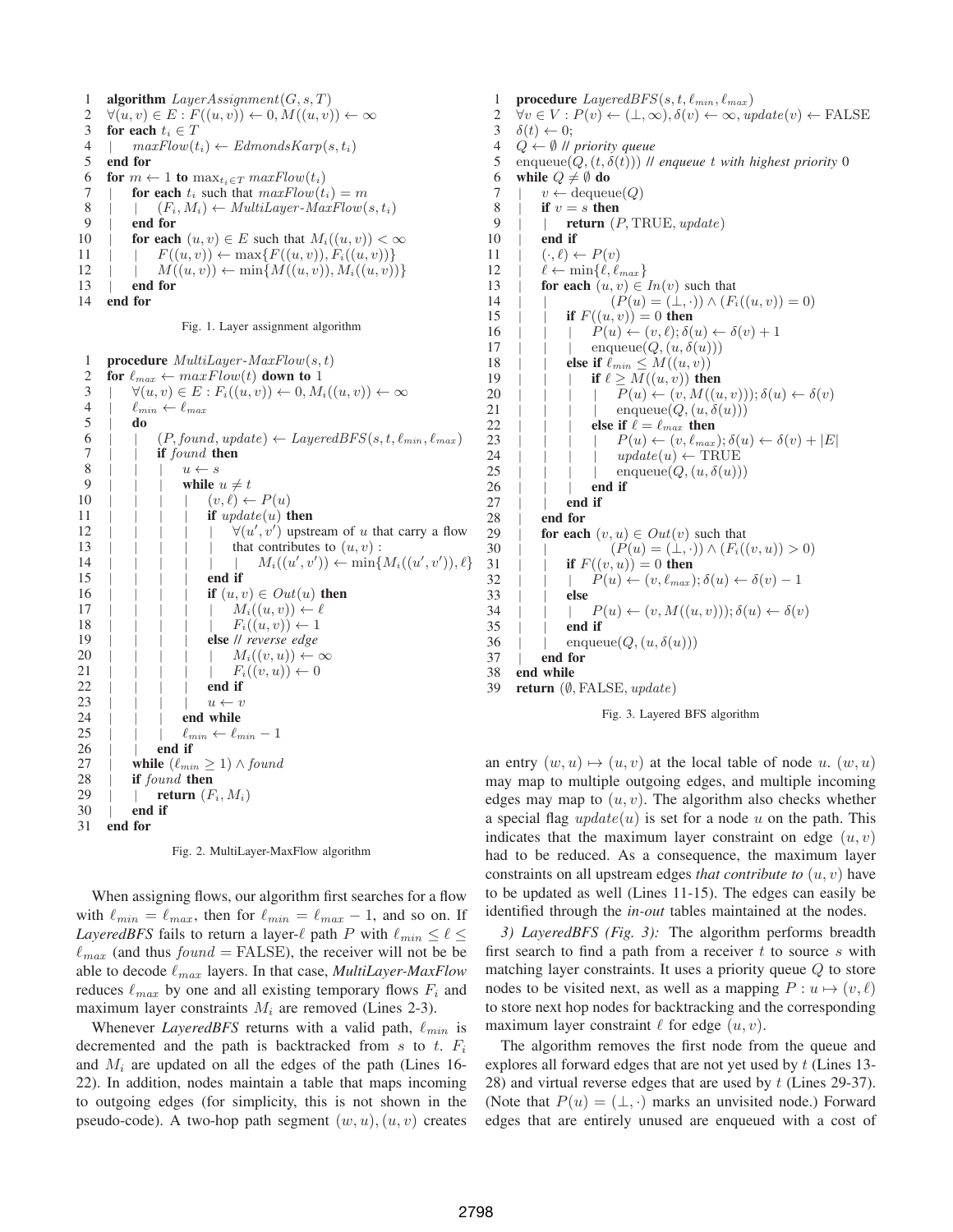

 $\delta(v) + 1$ , since capacity would have to be allocated on a new edge. Shared edges can only be traversed if they support a sufficiently high layer (Line 18) and can be used at cost 0 if the current maximum layer constraint  $M((u, v))$  can be kept (Line 19). If, however, the constraint has to be reduced since  $\ell \lt M((u, v))$ , this means that other receivers downstream of  $(u, v)$  may no longer be able to decode up to  $M((u, v))$  but only up to  $\ell$  layers (Line 22). This is only allowed in case no other options exist. Only when  $\ell = \ell_{max} < M((u, v))$ , i.e., the node is trying to obtain less layers than  $M((u, v))$ , is the corresponding node enqueued, and it is enqueued last with a high cost of  $\delta(v)+|E|$ . The marker  $update(u)$  is set to indicate that the maximum layer constraints on edges upstream of  $u$ 

As in the original Edmonds-Karp algorithm, whenever capacity is assigned to a flow on edge  $(u, v) \in E$ , a corresponding negative flow is assigned to a virtual reverse edge  $(v, u)$ [4]. In case the *LayeredBFS* algorithm finds a suitable path through such a reverse edge, the flow originally assigned on the forward edge  $(u, v)$  is removed, if  $(u, v)$  is only used by the current receiver. If however, edge  $(u, v)$  is a shared edge, the flow on that edge is required by another receiver and cannot be removed. The *LayeredBFS* may nevertheless traverse the reverse edge to find a suitable flow, which is then combined with the existing flows *in the subtree below the shared edge*. When traversing reverse edges that are only used by  $t$  (Lines 31-32), the cost is set to  $\delta(v) - 1$  since capacity on an edge is freed, and the layer constraint is reset to  $\ell_{max}$ . Traversing shared reverse edges leaves the cost  $\delta(v)$  unchanged, and the maximum layer constraint is reset to that of the shared edge  $M((u, v))$ , since network coding occurs after the reverse edge.

may have to be updated by *MultiLayer-MaxFlow*.

*4) Code assignment:* After the *LayerAssignment*, the source sends (linearly independent) combinations on each outgoing link, coded over as many layers as is allowed by the link's layer constraints.

$$
y(s,v) = \sum_{l=1}^{M((s,v))} g_l^{(s,v)} L_l, \ \ \forall (s,v) \in Out(s) \tag{2}
$$

An interior node u of the network codes according to its *in-out* table.

$$
y(u,v) = \sum_{w:(w,u)\mapsto(u,v)} g^{(w,u)}y(w,u)
$$
 (3)

## *B. Example of the Algorithm*

As in the original Edmonds-Karp algorithm, we repeatedly perform a breadth-first search to find augmenting paths to the source. However, the *LayeredBFS* starts the search at the receivers and proceeds upstream to the source. This allows to find existing flows that can be reused, as explained later. In the example in Fig. 4(a), first receivers  $t_1$  and  $t_4$  with a max-flow of 1 find shortest paths to obtain  $L_1$  directly from the source.

The max-flow 2 receiver  $t_3$  first needs to find a path to a flow coded over  $L_1$  and  $L_2$ . If such a path is not found, the receiver would attempt to at least find a path to  $L_1$ . In the example in Fig. 4(b), a suitable  $L_2$ -path  $(s, c, t_3)$  is found. The receiver then uses *LayeredBFS* to find an edge-disjoint path carrying  $L_1$  or a combination of  $L_1$  and  $L_2$ . The algorithm may traverse edges that are already in use by other receivers at no cost, as long as the layer constraints on that path are not reduced. After traversing the two edges to reach node e, the algorithm traverses the remaining path to s before exploring any new edges that are unused as of yet. Backtracking from the source establishes path  $(s, b, e, f, t_3)$ , where edges  $(s, b)$ and  $(b, e)$  are shared with receiver  $t_4$  and new capacity only needs to be assigned to edges  $(e, f)$  and  $(f, t_3)$ .

A shared edge can also be traversed to augment the existing flow on that edge, in case the flow is already received by the receiver via a different path, or the flow contains layers that are too low to be useful at this stage of the search. Such a shared edge traversal implies network coding across flows, since the existing flow on that edge was assigned by another receiver and thus cannot be replaced. In the example, network coding on a shared edge occurs when assigning paths to the max-flow 3 receiver  $t_2$ . The receiver first searches for a combination of  $L_1$ ,  $L_2$ , and  $L_3$  which it obtains directly from the source via a new path  $(s, a, d, t_2)$ , as shown in Fig. 4(c). It then needs a combination of the first two or all three layers. It first explores the edges  $(b, t_2)$  and  $(f, t_2)$ . Edge  $(s, b)$  cannot be traversed to find layer  $L_2$  or above, since  $t_4$  enforced that only  $L_1$  can be transported. While  $L_1$  is also transported on edge  $(e, f)$ , the maximum layer constraint on that edge is 2, established by receiver  $t_3$  which is able to decode  $L_1$  and  $L_2$  given its flow assignment. Therefore, the *LayeredBFS* can continue via the shared edge and subsequently finds a suitable combination of